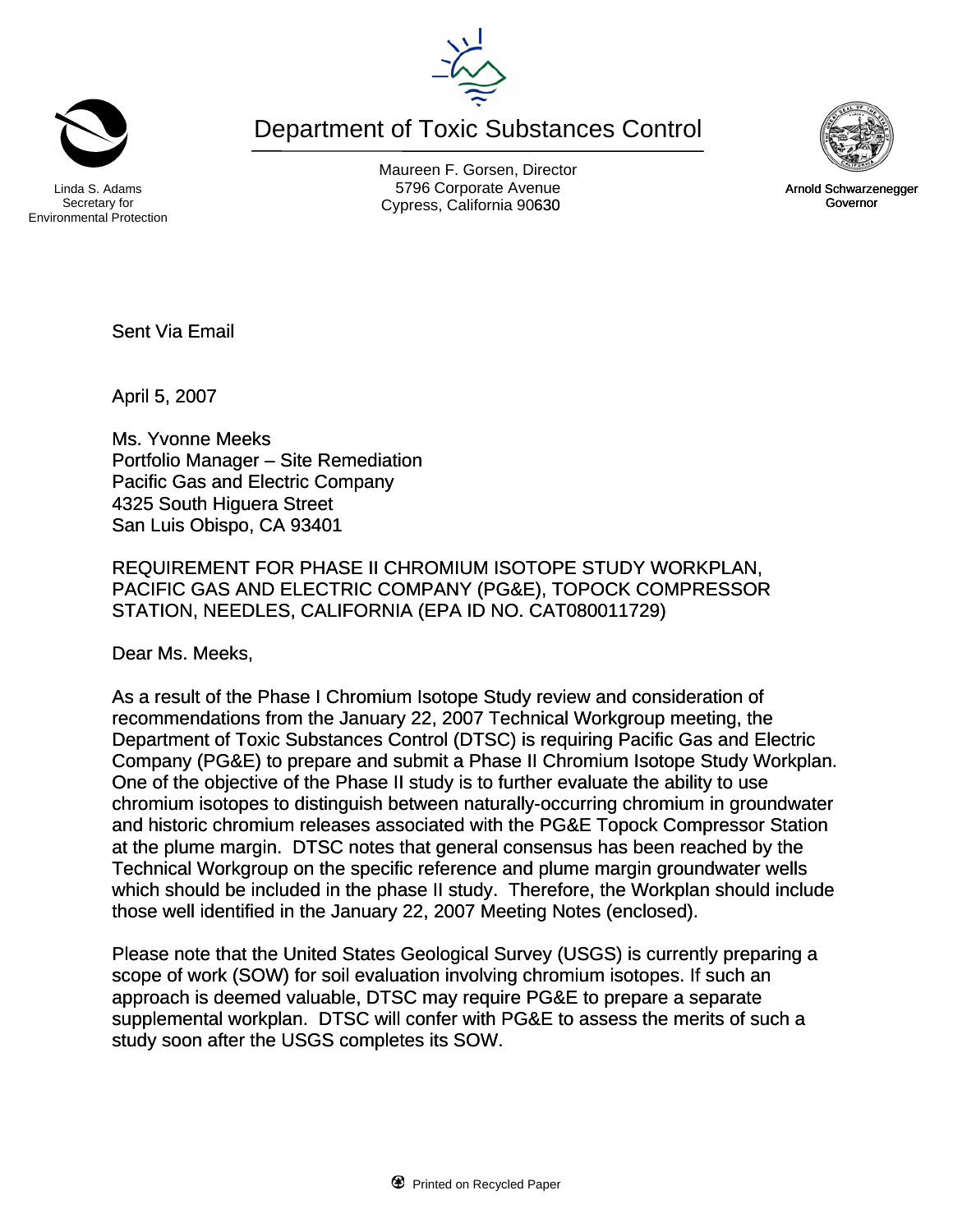Ms. Yvonne Meeks April 5, 2007 Page 2 of 2

If you have any questions or comments regarding this Workplan call-in letter, please contact me at (714) 484-5439.

Sincerely,

Alway

Aaron Yue Project Manager Geology, Permitting and Corrective Action Branch

**Enclosures** 

aky:040703A

cc: PG&E Topock Consultative Workgroup Members – Via e-mail Tribal Representatives in PG&E Contact List – Via e-mail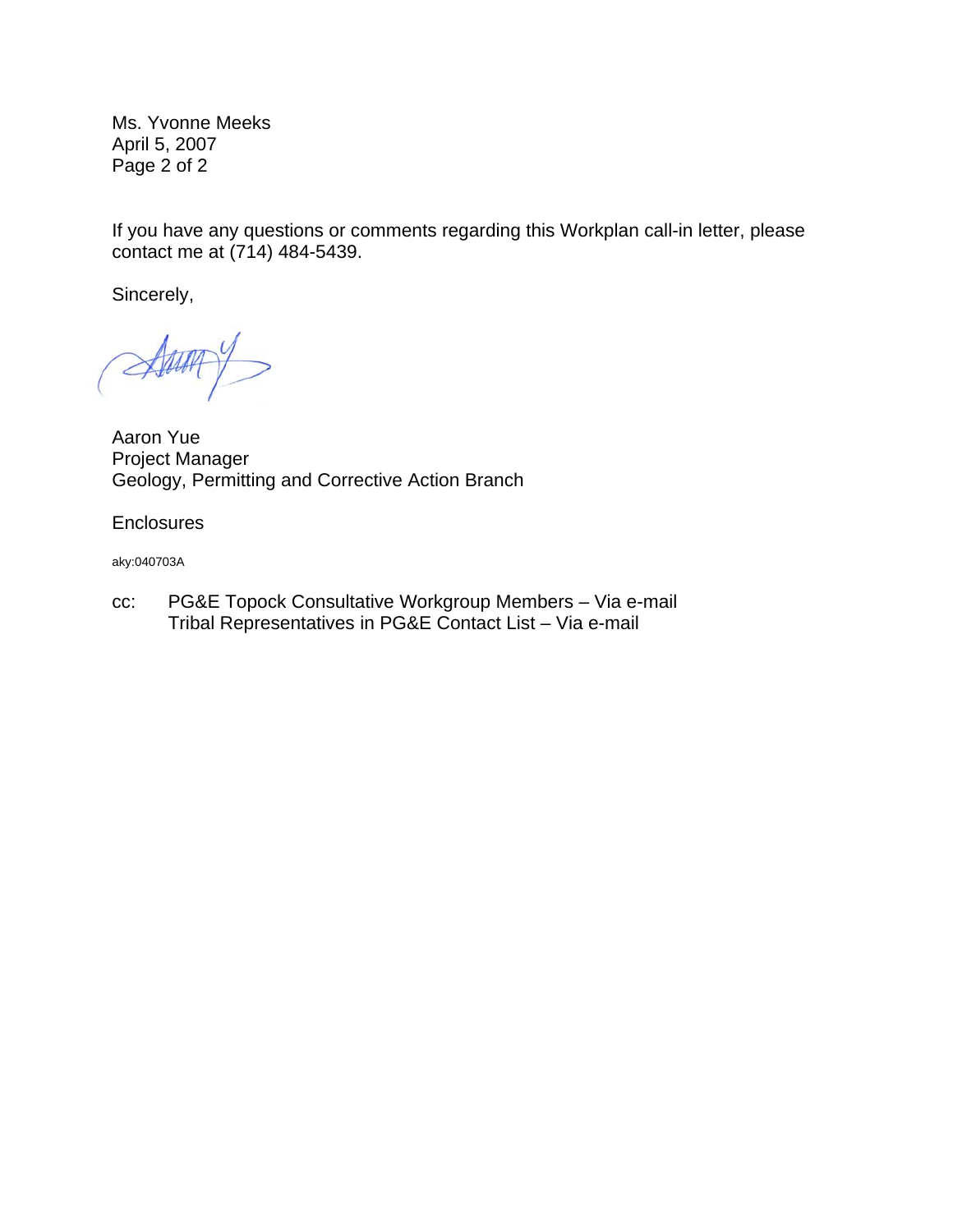# **USGS-CH2M HILL Meeting Notes**

## **San Diego, CA January 22, 2007**

This was a meeting to discuss wells to be sampled in Phase II of the Chromium Isotope Study (CIS). Attendees are listed at the end of this document. The main objectives were as follows:

- Gain consensus between attendees on which wells are most appropriate to be sampled
- Anticipate the range of results from the chosen wells and have reasonable confidence that the selection of wells will be sufficient to either:
	- Reject the use of chromium isotopes as an effective tool for plume definition, or
	- Prove usefulness and have sufficient data to better define the extent of plume-affected groundwater
- Discuss logistics of sampling and analysis

It was agreed during the meeting that understanding the degree of isotopic fractionation (i.e. increase in value of  $\delta^{53}$ Cr) of downgradient plume samples is a key goal of Phase II sampling. Phase I data suggest that plume margin wells have larger  $\delta^{53}$ Cr values than reference wells. Three possible explanations for this were discussed during the meeting:

- 1. There really is no significant difference between the groups; there were simply not enough data to verify this in Phase I, or
- 2. These samples represent downgradient fractionation of local reference wells and therefore would be classified as natural Cr(VI) concentrations, or
- 3. The margin wells represent plume water that has undergone  $5<sup>3</sup>Cr$  fractionation at the plume edge, leading to higher  $\delta^{53}$ Cr values than natural groundwater.

It was agreed that the list of proposed Phase II wells will have a good chance of addressing this question .

The attached table represents the list to be presented and discussed at the next TWG meeting to be held February 21 $^{\text{st}}$ . A preliminary table was provided to USGS by CH2M HILL prior to the meeting, and had recommended 23 wells for Phase II. During meeting discussions, the following wells were suggested to be added to the proposed list:

- GSWC-2 in Golden Shores (average 5.0  $\mu$ g/L) in order to increase the range in Cr(VI) for AZ wells
- MW-15 on Topock Site to add a shallow alluvial well close to mountain recharge area. Although MW-15 was not included in the Background Study, participants agreed that historical data for this well are consistent with other reference wells in the area. Chromium isotopic data is anticipated to verify this assumption.
- Recent concentrations of  $Cr(VI)$  at MW-47-55 have exceeded 50  $\mu g/L$ , making this well potentially valuable as a downgradient plume sample for Phase II. It is anticipated that samples such as this one and MW-40S have the best chance of displaying reductive fractionation of  $5\text{°C}$  in the groundwater plume, as described in alternative (3) above, as they appear to represent plume edge concentrations.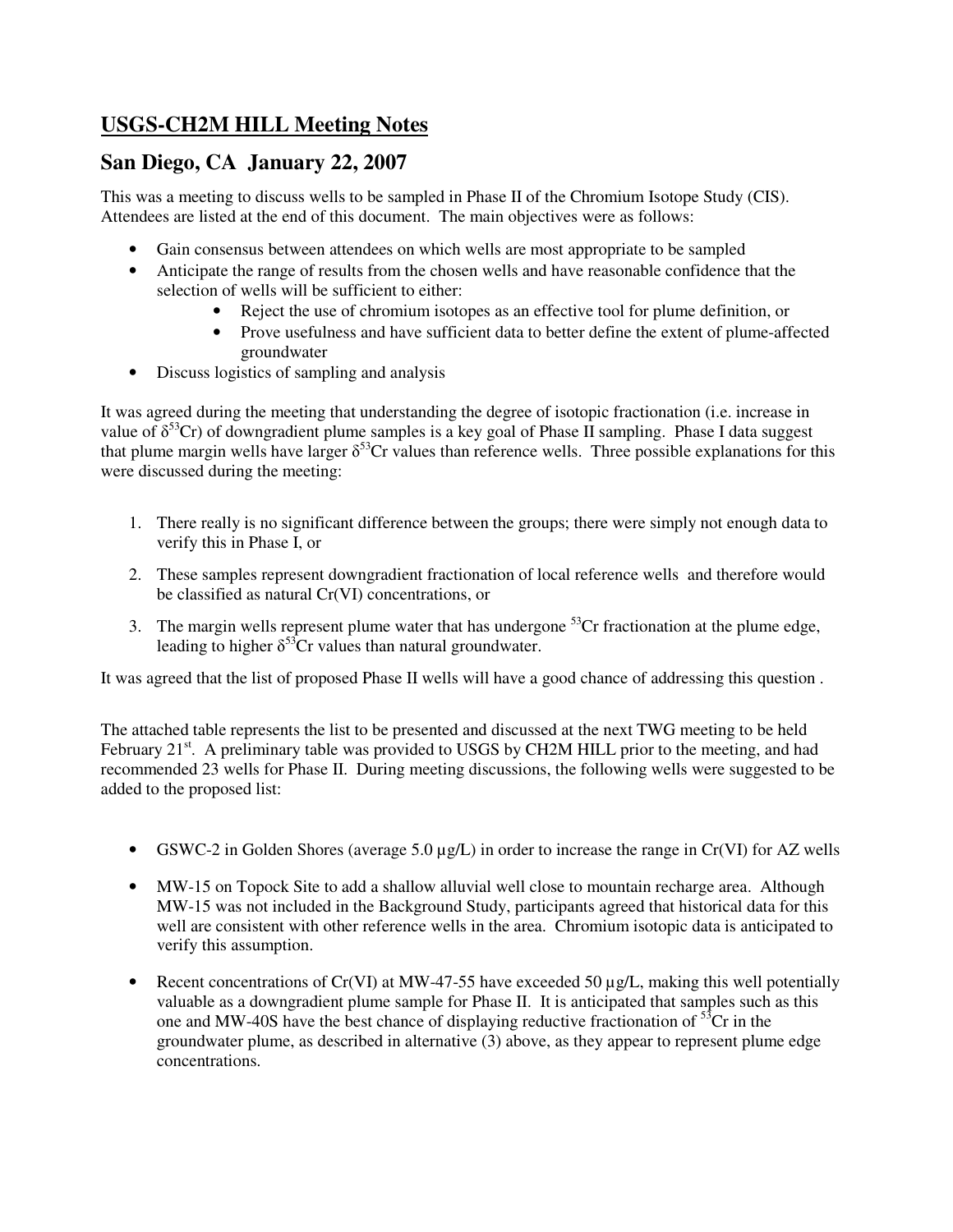• MW-35-135 was sampled in Phase I, but has increased from 21 to 35 µg/L between May and October 2006. If the increase continues in the next sample (scheduled for March 2007), this well should be added to the Phase II list to check for changes in isotope values with changing Cr(VI) concentrations.

In addition, anticipated field activities were also discussed. Attendees agreed that because no preservative or exchange resin would be required in Phase II sampling, CH2M HILL field personnel could collect the samples without the need for a USGS representative. Samples would be shipped to the USGS lab in Menlo Park, CA where speciation and chromium isotope analyses would be run. In a separate conversation with Tom Bullen, it was agreed that the samples could be shipped "blind" (i.e. with sample identifications that do not divulge the name of the sampled well).

**Attendees** Thomas Bullen, USGS John Izbicki, USGS Peter Martin, USGS Brian Schroth, CH2M HILL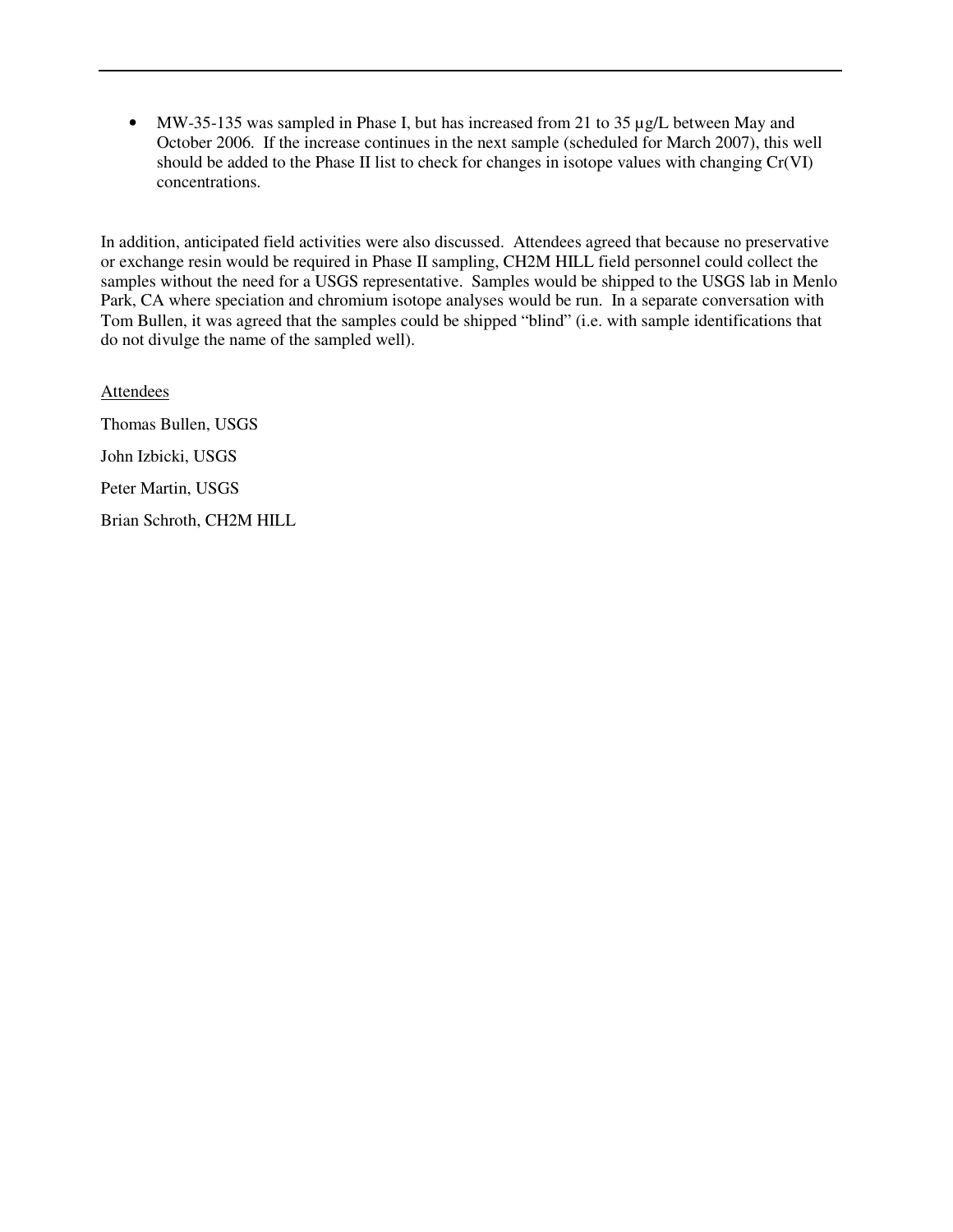### TABLE 1 Reference Wells Available for Sampling in Phase II of Chromium Isotope Study

| <b>Well Name</b>        | <b>Site Aquifer</b><br>Depth Zone <sup>1</sup> | Geologic<br>Material<br>at Screen | <b>Stat</b><br>e | Location                                     | Average<br>$Cr(VI)$ , µg/L | Recommend<br>ed for Phase<br>II? | <b>Comments</b>                                                      |
|-------------------------|------------------------------------------------|-----------------------------------|------------------|----------------------------------------------|----------------------------|----------------------------------|----------------------------------------------------------------------|
| <b>ADOT New</b><br>Well | <b>NA</b>                                      | Alluvial                          | AZ               | 3.4 miles east of Topock Site                | 7.4                        | N <sub>o</sub>                   | Redundant with EPNG-<br>$\overline{2}$                               |
| $CW-01D$                | Deep                                           | Alluvial                          | <b>CA</b>        | South of IW-2 off old Hwy 66                 | 0.5                        | No                               | CW-1M sampled in<br>Phase I                                          |
| $CW-02D$                | Deep                                           | Alluvial                          | CA               | East of IW-2                                 | 1.1                        | N <sub>o</sub>                   | CW-2M sampled in<br>Phase I                                          |
| $CW-03D$                | Deep                                           | Alluvial                          | CA               | Northeast of IW-2                            | 1.0                        | N <sub>o</sub>                   | Redundant with CW-<br>03M                                            |
| $CW-03M$                | Deep                                           | Alluvial                          | CA               | Northeast of IW-2                            | 8.5                        | Yes                              |                                                                      |
| $CW-04D$                | Deep                                           | Alluvial                          | CA               | Northwest of IW-2                            | 0.5                        | N <sub>o</sub>                   | Redundant with CW-<br>04M                                            |
| $CW-04M$                | Medium-<br>Deep                                | Alluvial                          | <b>CA</b>        | Northwest of IW-2                            | 13.5                       | Yes                              |                                                                      |
| EPNG-2                  | <b>NA</b>                                      | Alluvial                          | AZ               | 3.2 miles east of Topock Site                | 8.7                        | Yes                              |                                                                      |
| GSRV-2                  | <b>NA</b>                                      | Alluvial                          | AZ               | 1.9 miles northeast of Topock<br><b>Site</b> | 27.1                       | Yes                              |                                                                      |
| GSWC-1                  | <b>NA</b>                                      | Alluvial                          | AZ               | 3.9 miles northeast of Topock<br><b>Site</b> | 12.7                       | No                               | Redundant with<br>Langmaack                                          |
| GSWC-2                  | <b>NA</b>                                      | Alluvial                          | AZ               | 5.0 miles northeast of Topock<br><b>Site</b> | 5.0                        | Yes                              | Close to GSWC-4, but<br>shows low end of AZ<br>Cr(VI) concentrations |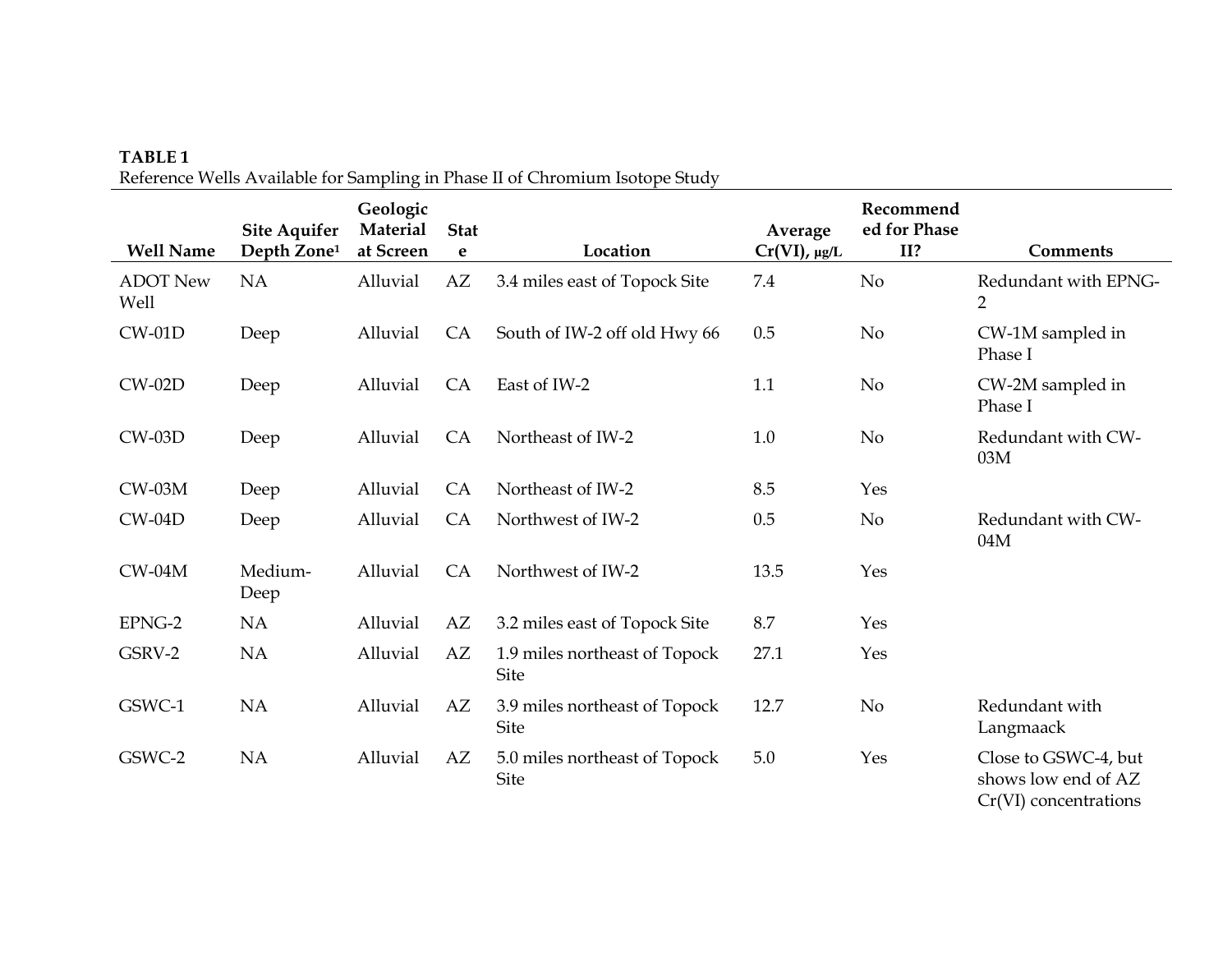|                           | <b>Site Aquifer</b>     | Geologic<br>Material | <b>Stat</b> |                                              | Average         | Recommend<br>ed for Phase |                                                                                                    |
|---------------------------|-------------------------|----------------------|-------------|----------------------------------------------|-----------------|---------------------------|----------------------------------------------------------------------------------------------------|
| <b>Well Name</b>          | Depth Zone <sup>1</sup> | at Screen            | e           | Location                                     | $Cr(VI)$ , µg/L | II?                       | <b>Comments</b>                                                                                    |
| GSWC-4                    | <b>NA</b>               | Alluvial             | AZ          | 4.5 miles northeast of Topock<br><b>Site</b> | 10.1            | Yes                       |                                                                                                    |
| Langmaack                 | <b>NA</b>               | Alluvial             | AZ          | 3.4 miles northeast of Topock<br><b>Site</b> | 20.7            | Yes                       |                                                                                                    |
| $MWP-12$                  | Shallow                 | Alluvial             | CA          | South of Old Evaporation<br>Ponds            | 0.2             | No                        | Well has been<br>frequently dry and<br>$Cr(VI)$ very low                                           |
| $MW-15$                   | Shallow                 | Alluvial             | CA          | North of Old Evaporation<br>Ponds            | 10.9            | Yes                       | Not in Groundwater<br>Background Study                                                             |
| <b>Needles</b><br>$MW-11$ | NA                      | Fluvial              | CA          | 11 miles northwest of Topock<br><b>Site</b>  | 2.4             | Yes                       |                                                                                                    |
| <b>OW-01S</b>             | Shallow                 | Alluvial             | CA          | East Mesa Injection Area                     | 17.8            | N <sub>o</sub>            | Redundant with OW-2S                                                                               |
| <b>OW-02S</b>             | Shallow                 | Alluvial             | CA          | East Mesa Injection Area                     | 26.2            | Yes                       |                                                                                                    |
| $OW-03D$                  | Deep                    | Alluvial             | CA          | West Mesa                                    | 0.6             | N <sub>o</sub>            | Redundant with OW-<br>3M                                                                           |
| $OW-03M$                  | Medium-<br>Deep         | Alluvial             | <b>CA</b>   | West Mesa                                    | 15.1            | Yes                       | Sampled in Phase I, but<br>had unusually low $\delta$<br><sup>53</sup> Cr; recommend<br>resampling |
| <b>OW-03S</b>             | Shallow                 | Alluvial             | CA          | West Mesa                                    | 17.9            | Yes                       |                                                                                                    |
| <b>OW-05S</b>             | Shallow                 | Alluvial             | CA          | East Mesa Injection Area                     | 25.3            | Yes                       |                                                                                                    |
| $P-2$                     | Deep                    | Alluvial             | CA          | New Ponds Area                               | 29.2            | Yes                       |                                                                                                    |
| PMM-Supply                | NA                      | Alluvial             | CA          | Park Moabi, 1.4 miles west of                | 7.7             | N <sub>o</sub>            | Drinking water well                                                                                |

## TABLE 1 Reference Wells Available for Sampling in Phase II of Chromium Isotope Study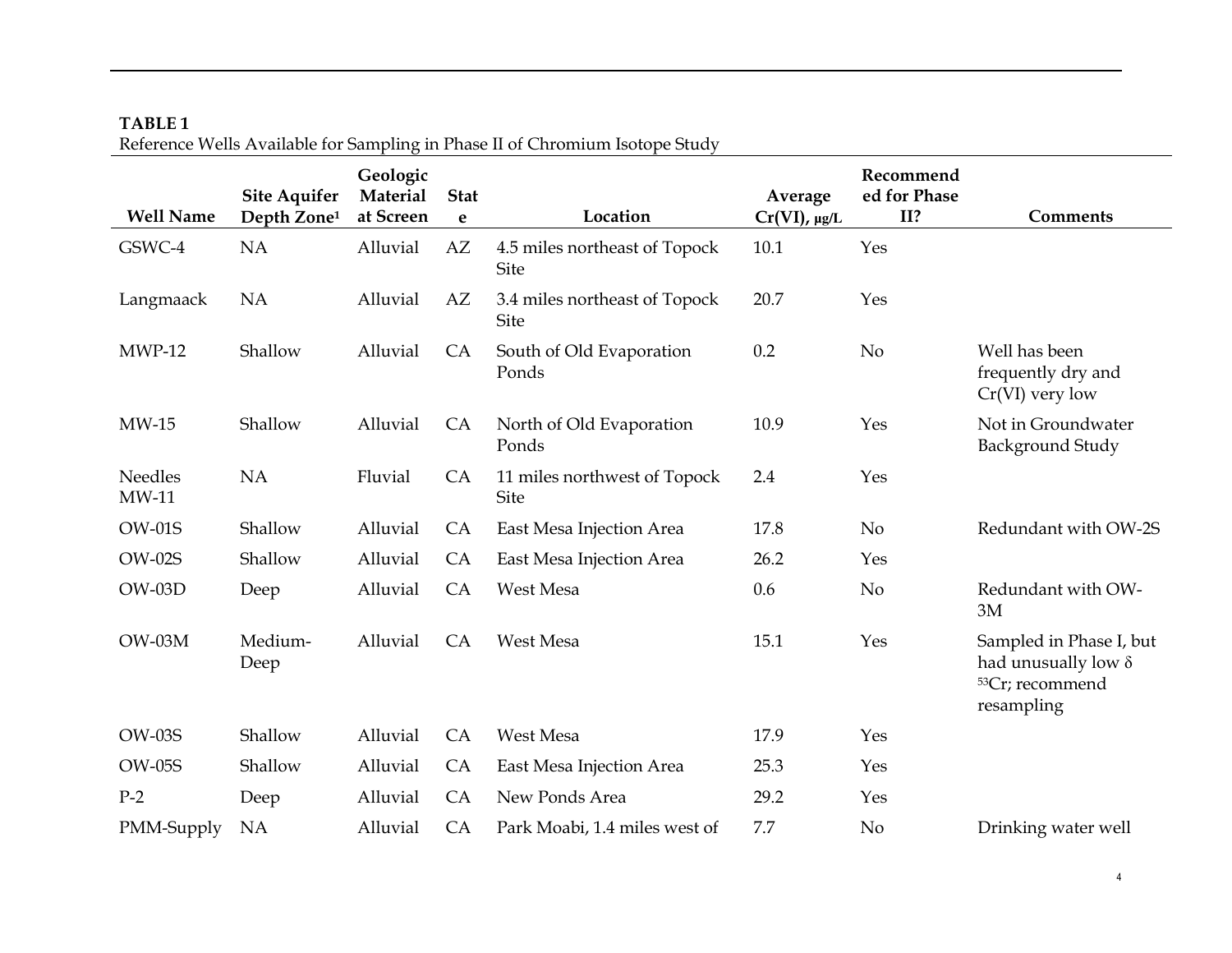| <b>Well Name</b> | <b>Site Aquifer</b><br>Depth Zone <sup>1</sup> | Geologic<br><b>Material</b><br>at Screen | <b>Stat</b><br>e | Location                                   | Average<br>$Cr(VI)$ , µg/L | Recommend<br>ed for Phase<br>II? | <b>Comments</b>                  |
|------------------|------------------------------------------------|------------------------------------------|------------------|--------------------------------------------|----------------------------|----------------------------------|----------------------------------|
|                  |                                                |                                          |                  | plume                                      |                            |                                  | near site                        |
| Sanders          | <b>NA</b>                                      | Fluvial                                  | AZ               | Across river, 0.6 miles east of<br>$MW-20$ | 0.3                        | N <sub>o</sub>                   | Drinking water well<br>near site |
| Tayloe           | <b>NA</b>                                      | Alluvial                                 | <b>CA</b>        | 7.2 miles northwest of Topock<br>Site      | 0.6                        | Yes                              |                                  |
| TMLP-2           | <b>NA</b>                                      | Alluvial                                 | AZ               | 6.3 miles east of Topock Site              | 17.0                       | Yes                              |                                  |
| Topock-2         | NA                                             | Alluvial                                 | AZ               | Across river, 0.9 miles east of<br>$MW-20$ | 7.8                        | No                               | Drinking water well<br>near site |
| Topock-3         | NA                                             | Alluvial                                 | AZ               | Across river, 0.9 miles east of<br>$MW-20$ | 11.2                       | N <sub>o</sub>                   | Drinking water well<br>near site |

### TABLE 1 Reference Wells Available for Sampling in Phase II of Chromium Isotope Study

Note:

1Aquifer depth zone is based on screen elevation and not hydrostratigraphy. It provides a relative comparison of screened intervals of Topock Site wells. The designation is not applicable to offsite wells, so the term "NA" is used for these wells.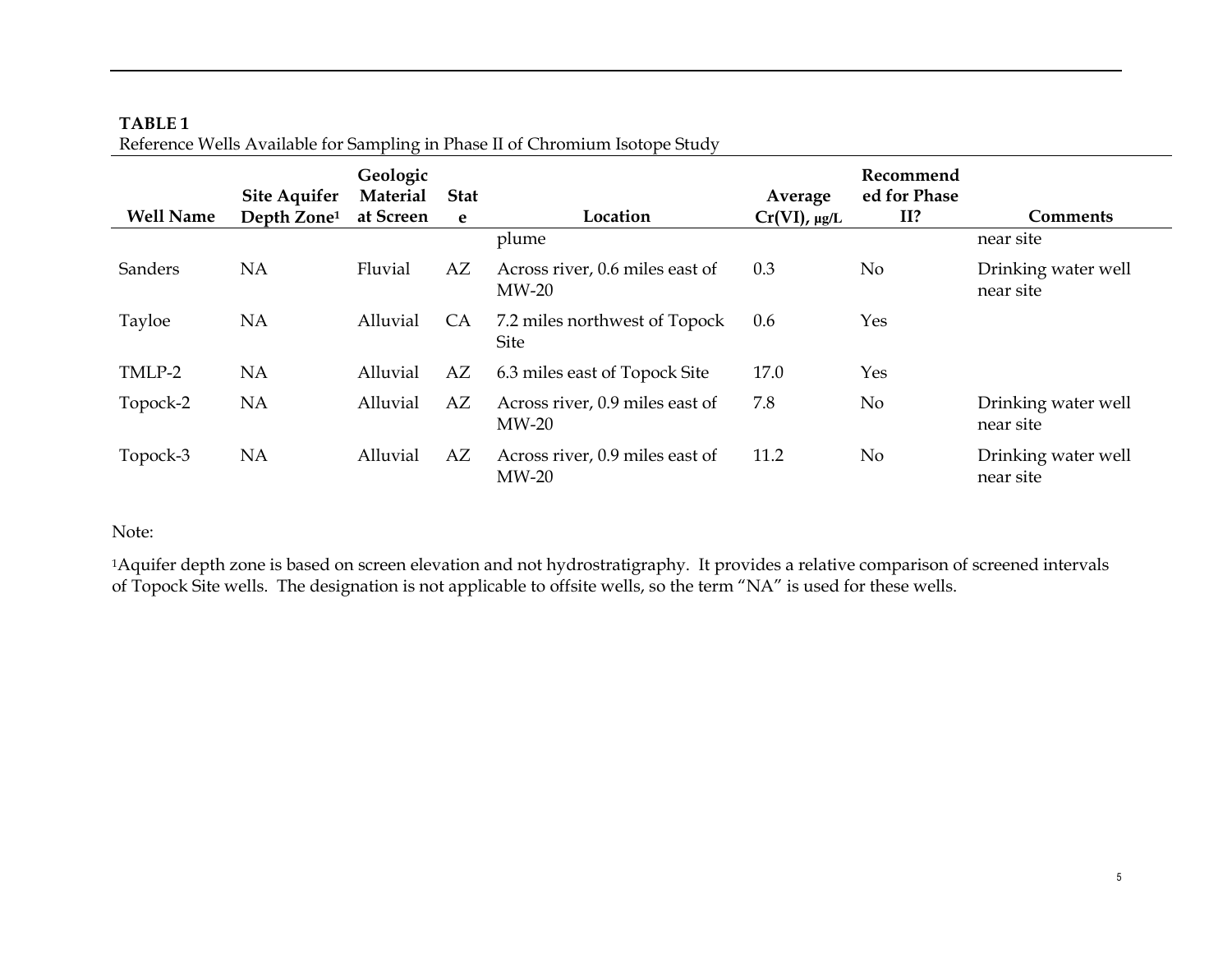| <b>Well</b><br>Name | <b>Site</b><br>Aquifer<br>Depth<br>Zone <sup>1</sup> | Geologic<br>Material<br>at Screen | $\alpha$ range rection that $\alpha$ (r) concentration between so and 17000 ppb<br>Location | Average<br>$Cr(VI)$ ,<br>$\mu$ g/L | Recommended<br>for Phase II? | <b>Comments</b>                                                                                         |
|---------------------|------------------------------------------------------|-----------------------------------|---------------------------------------------------------------------------------------------|------------------------------------|------------------------------|---------------------------------------------------------------------------------------------------------|
| MW-09               | Shallow                                              | Alluvial                          | Bat Cave Wash near original<br>discharge                                                    | 342                                | Yes                          | Upgradient of MW-10 with<br>much lower Cr(VI)                                                           |
| $MW-11$             | Shallow                                              | Alluvial                          | Bat Cave Wash near original<br>discharge                                                    | 625                                | Yes                          | Downgradient of MW-10 with<br>lower Cr(VI)                                                              |
| $MW-12$             | Shallow                                              | Alluvial                          | Southeast edge of plume near PM<br>Road                                                     | 897                                | No                           | Expected to give similar $\delta^{53}Cr$<br>to Phase I plume samples                                    |
| MW-31-<br>135       | Deep                                                 | Alluvial                          | North end of 20-bench                                                                       | 285                                | Yes                          | Near MW-50-095 but deeper<br>screened depth with greater<br>reduction potential                         |
| MW-34-<br>100       | Deep                                                 | Fluvial                           | Eastern floodplain near river                                                               | 671                                | Yes                          | Sampled in Phase I, but<br>decreasing trend in Cr(VI) may<br>help calibrate $\delta^{53}Cr$             |
| <b>MW-38D</b>       | Deep                                                 | Alluvial                          | Bat Cave Wash near original<br>discharge                                                    | 191                                | Yes                          | Deep Bat Cave Wash well                                                                                 |
| $MW-40D$            | Deep                                                 | Alluvial                          | Western edge of plume at I-40<br>median                                                     | 51                                 | Yes                          | MW-40S showed high $\delta$ <sup>53</sup> Cr;<br>value from deeper well will<br>provide additional data |
| MW-44-<br>125       | Deep                                                 | Alluvial                          | Eastern floodplain north of PE-1                                                            | 372                                | Yes                          | Deep downgradient well                                                                                  |
| MW-45-              | Deep                                                 | Fluvial                           | Eastern floodplain near PE-1                                                                | 228                                | Yes                          | Deep fluvial well to compare to                                                                         |

TABLE 2 Plume Wells with Cr(VI) Concentration Between 50 and 1,000 ppb